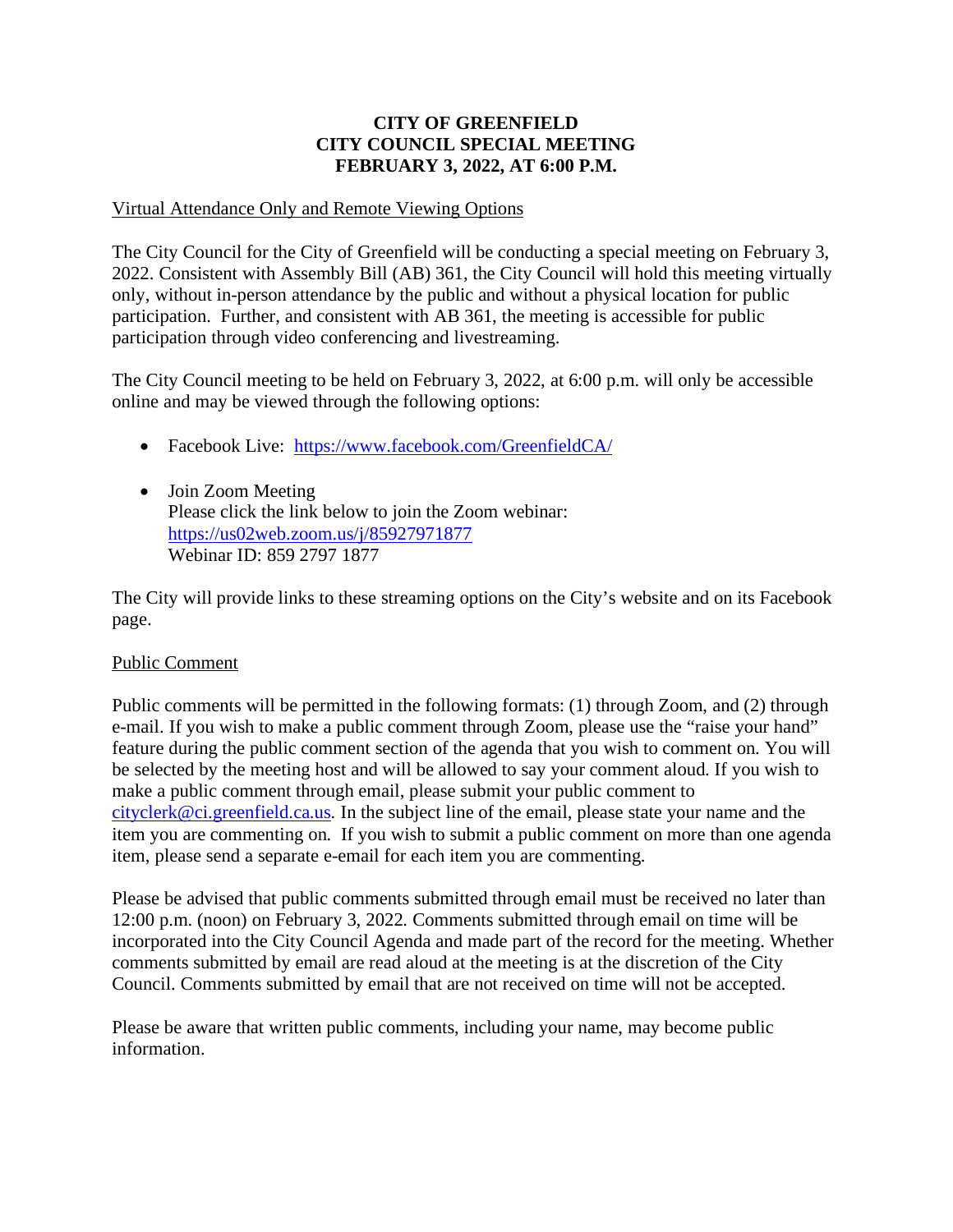

# **City of Greenfield**

**599 El Camino Real Greenfield, CA 93927**

# **City Council Special Meeting Agenda February 3, 2022 6:00 P.M.**

Mayor Lance Walker Mayor Pro-Tem, Angela M. Untalon Councilmembers Yanely Martinez Andrew Tipton Robert White

**PLEASE TURN OFF CELL PHONES.**

- **A. CALL TO ORDER**
- **B. ROLL CALL – CITY COUNCIL**
- **C. PLEDGE OF ALLEGIANCE**